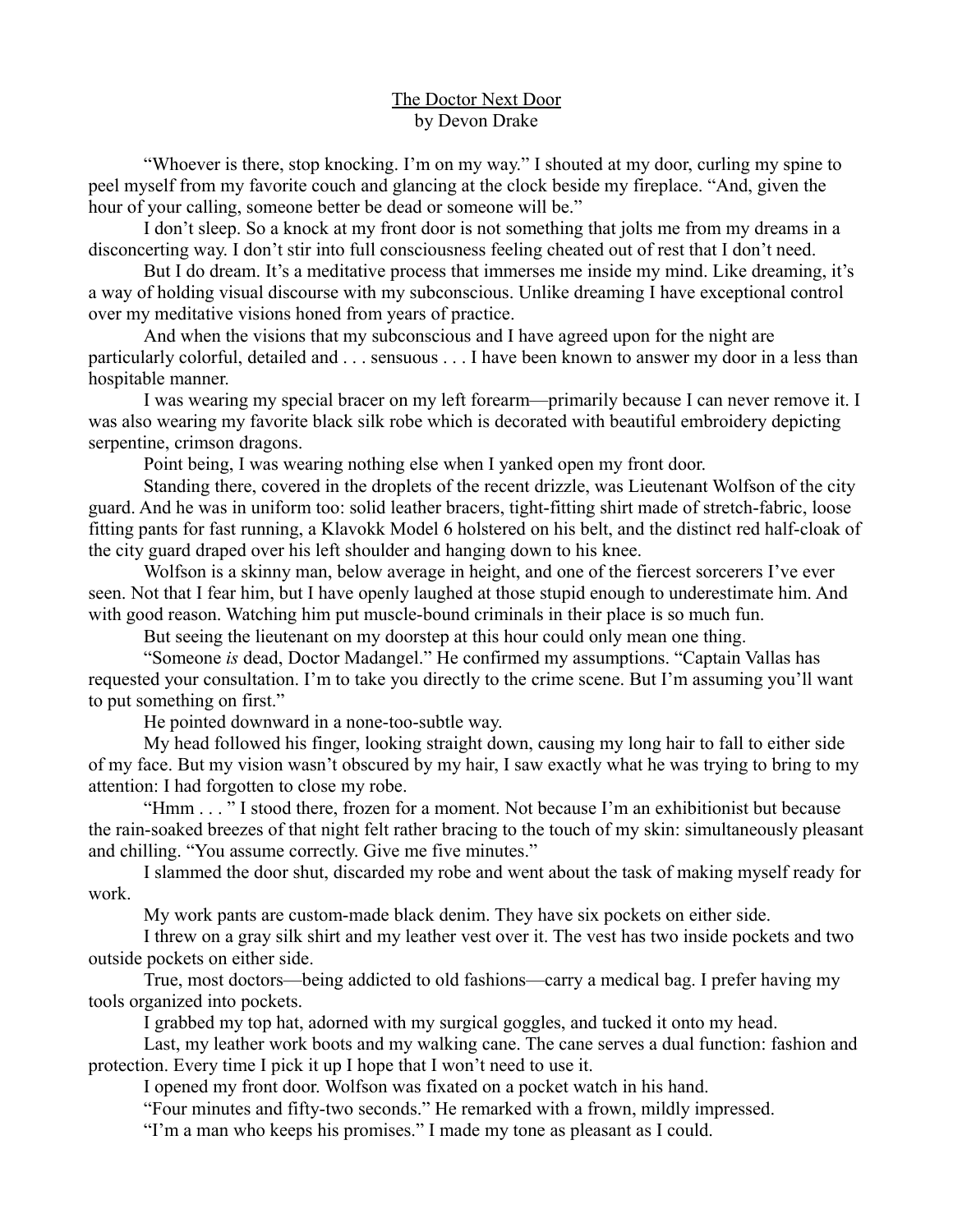"You didn't promise anything. You simply demanded five minutes and slammed the door."

"True." I closed my door and locked it. "Because I'm a man who keeps his promises, I make it a point to avoid trouble by never promising anything. Demanding is much easier."

"Yes, Doctor. Those of us in the guard are very familiar with your demanding ways." Wolfson stowed his watch away somewhere beneath his half-cloak as he made his way to the sidewalk and turned right. "This way."

"Shouldn't we be running?" I asked, readying my sorceric speed in my mind. "Usually crime scenes that require my attention are filled with people who hate to be kept waiting."

"This is no different, Doctor. But there's no need to run."

We walked for about twenty meters and turned right again.

I had to stop in my tracks, noticing there were several guardsmen all over the property, securing the scene and gathering evidence. The realization hit me like a needle in the heart.

The crime scene was my neighbor's house.

The mixture of disgust and hatred continued drilling a needle-sized hole through me as I asked the most bitterly obvious question for the sake of expediency. "I'm a suspect, aren't I?"

"Not yet," said Wolfson. "But the night is young. Give it time."

"Has anyone laid odds as to my guilt yet?"

"I wouldn't know. I'm not a gambling man."

We began walking up to the house. "And why not, lieutenant?"

"Because, in my opinion, winning a bet is just a stroke of luck often with no skill involved. It's random and therefore meaningless. Justice isn't random, it's deliberate. And I take great satisfaction in thinking of myself as an instrument of justice. And I've always taken comfort in believing that, sooner or later," he looked right at me, "everyone gets exactly what they deserve."

Wolfson could be so delightfully subtle at times like this, which is why I chose not to respond. No need dragging out a debate on what's already been decided.

I deliberately slowed my pace, remaining a step behind Wolfson and allowing him to lead me into the house. I stayed focused on what was in front of me and did my best to not react to any of the accusing looks from the majority of the guardsmen we passed.

To say I knew my neighbor casually is being kind. I could tell she never wanted to know me any more than casually. I knew she was a wealthy heiress who often entertained guests. Sometimes a few, sometimes several dozen, but at least twice a week she had a party. And I was never invited.

Her house was actually a mansion, like most of the houses in my neighborhood. My house is of an older style, though. It's significantly smaller, perfect for the dual purposes of remaining comfortable while not drawing attention to myself.

Her name escaped me as I walked through the foyer and up the wide, curling staircase. I do a much better job remembering names once I've matched them with a face. As I reached the top of the stairs, however, I saw how this would prove to be a problem.

Upon immediate observation I noticed her hair was a bright, golden blonde and her body looked healthy, though it lacked any hint of athleticism. A puddle of urine had pooled beneath her. There were no blood stains anywhere so this wasn't like most crime scenes or most murders for that matter. However . . .

I then noticed her skin was pulled tight over her bones, her neck muscles were tensed and paralyzed, her face was dried and wrinkled, and skin cracks were forming over her lips. All of these observations gave the appearance of dehydration, but the color of her urine told me she was wellhydrated and her kidneys were healthy enough at the time of her death. This wasn't dehydration.

These same observations could be signs of artificial aging, a common side-effect of murder by necromancy. And when it's murder by necromancy, the guard is usually interested in what I have to say.

I am Doctor Charles Vidocq Madangel, licensed necromancer for the city-state of Prima Terra. My job title carries a phenomenal amount of suspicion, hatred and an altogether bad reputation.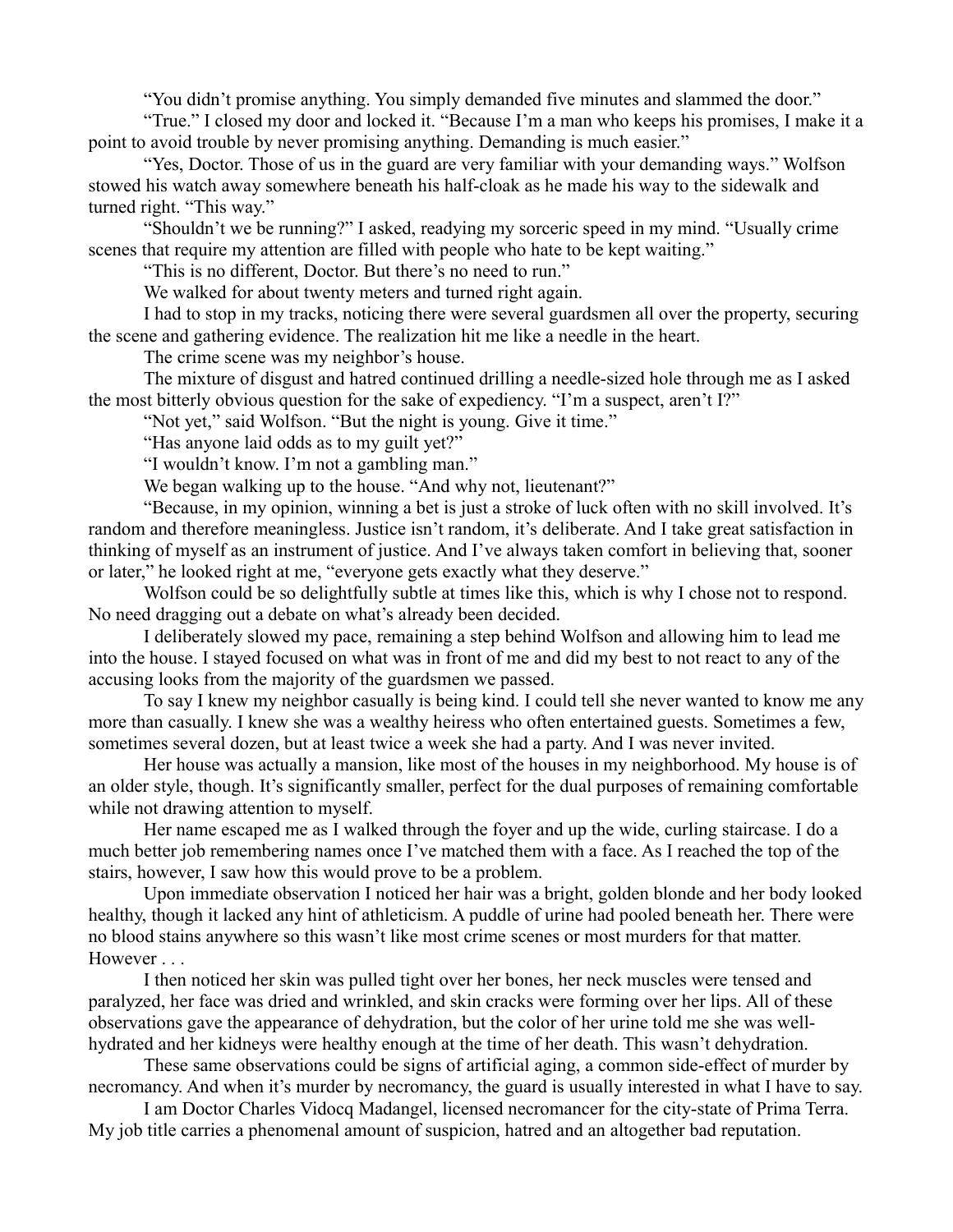So why would anyone want such a job? Well, licensed necromancers are either exceptionally high-paid private physicians, exceptionally learned professors for the local university, or exceptionally talented and dangerous criminals serving out a redemption sentence for their crimes.

I'll let you guess which one of these best describes me.

I approached the dead body. A man was already kneeling beside it and the insignia on his dark red half-cloak bore the unique rank of captain.

He turned to face me: Captain Vallas, Terra Guard.

I lowered myself beside the captain to observe the body. Vallas watched me, not saying anything. He nodded at Wolfson and I heard the lieutenant's footsteps trail away.

Vallas is smart enough to leave me alone and let me work in silence. It's one of the few reasons I like him.

The victim . . . damn it, what was her name? I continued to draw a blank, so I focused on my examination.

Her dying expression was frozen on her face. Mouth and eyes open, but not wide open. Apparently she'd been exiting her bathroom at the time of the attack. She only had a towel around her. One hand clutched the towel. The other was reaching into the space directly in front of her face though her arm wasn't fully extended.

The curve of her arm had a certain grace to it. I wondered if she had been a dancer.

"When was it called in?" I asked.

"Her dying scream was heard a little less than half an hour ago." The captain was studying me. "One of her lovers heard the scream. He claims no one else was in the house but the two of them."

"She's already in rigor. But she died half an hour ago?" When rigor mortis happens that fast, necromancy may as well be written all over the corpse. This was easy to determine. Too easy.

So why did the captain request my opinion?

I glanced at Vallas. He continued studying me. Possibly suspecting me. So I returned my attention to the victim.

She was lying on her side but her spine was straightened. She didn't die lying on her side. Her legs were bent in a way that suggested she was sitting on the floor, scurrying herself backwards until her spine met the wall. Then she died . . . and her stiffened form fell to her right.

Why the hand in front of her face?

What was her name?

Her shrunken, shriveled visage gave me no hints. Yet I knew she had introduced herself to me at least once. Her name . . . I suddenly remembered it was a name from Old Earth. Rhonda, I think. Or was it Rhinda, the New Earth equivalent.

In my mental struggle, I closed my eyes and took a deep inhale to concentrate. That was when I smelled the distinct stench escaping from her lips: decomposition.

I lifted her just a little to look beneath her.

"No blood pooling on her side. It hasn't had time to pool. But her internal organs are already in a state of decomposition. Unless . . . " I gently reached between her parted lips and pried open her jaw just a little. Her teeth were as black as onyx, chipped and crumbling. Not the mouth of a rich girl born with enough money to have the best dental work done in her youth. I wasn't just smelling her rotted insides but her mouth . . . it was the most rotted part of her insides. Meaning her mouth had rotted first. I nodded to myself, then to the Vallas. "There's your cause of death, captain. If I were to draw an immediate conclusion, I suspect a necrotic breath predator. But, of course, I can't be sure at this time."

"Why can't you be sure, Doctor?" His voice was equal parts suspicion and curiosity.

I countered his tone with a gush of sarcastic formality. "My dear captain, that reason is rather obvious, isn't it? I haven't had an opportunity to perform a full autopsy. This is simply an on-the-spot examination."

"But this isn't your first necromantic crime scene."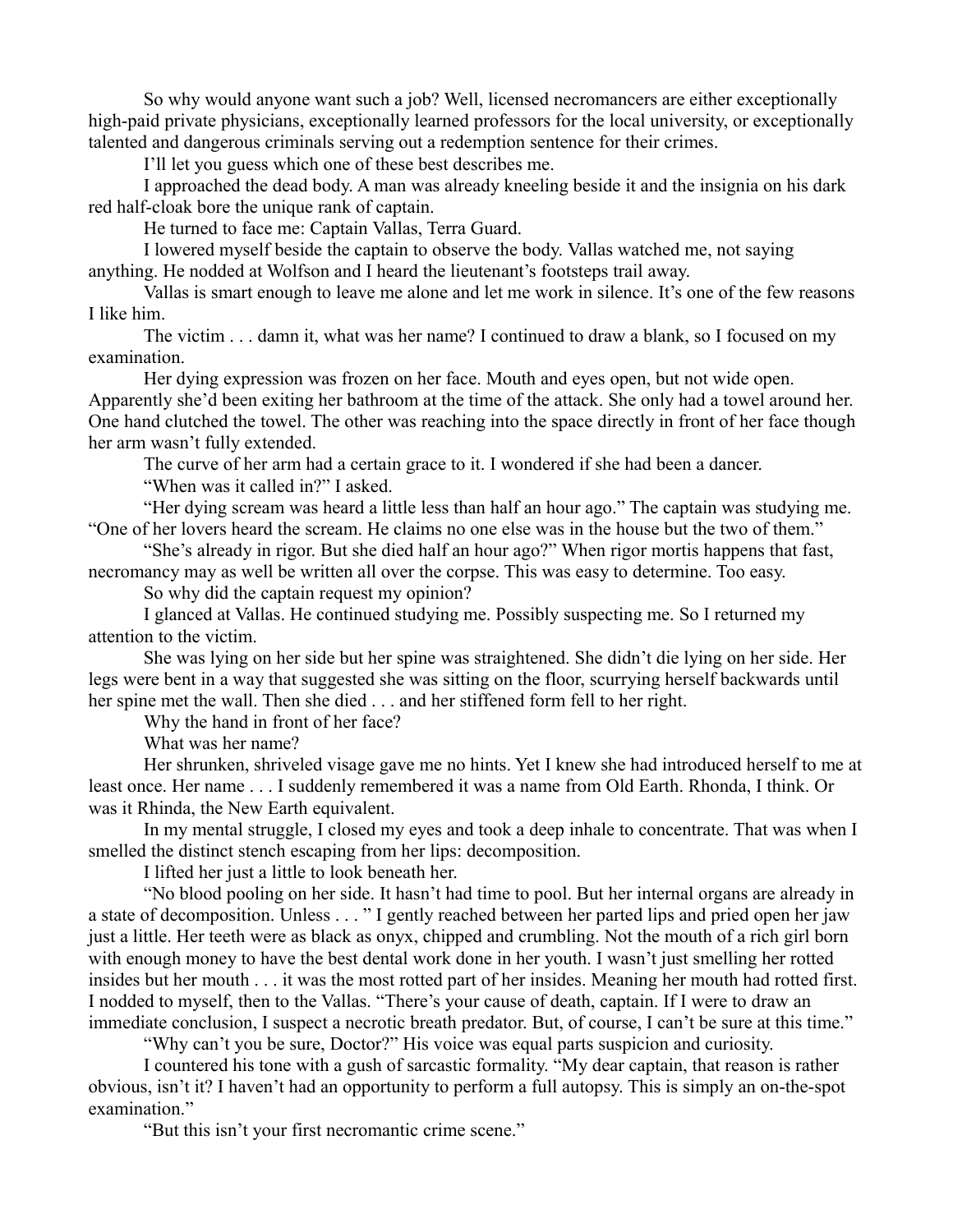"No, it's my eighth." I looked him in the eye. "Should I have brought a cake to commemorate the occasion? Or a dozen signed witness statements giving me an alibi?"

"I don't like cake." *How could he not like cake?* I thought. *He must be joking.*

But Vallas wasn't smiling. Which meant he wasn't joking. Which meant I needed an alibi.

Unfortunately . . . "I don't have an alibi. I've been home all night. Perusing my journals. Reading novels. And dreaming."

"Being home alone is the worst possible alibi in this case, Doctor." Maybe I was imagining it, but he seemed just slightly troubled by my lack of an alibi. "I can't ignore your proximity to the victim at the time of her death."

"I *happen* to live next door."

"Regardless, I can't ignore—"

"*And* I just allowed Wolfson to walk me to the crime scene. If I *had* killed this woman, I'm doing a very stupid job at concealing my guilt."

"I know you're not stupid." And I could tell he was about to use that against me. "In fact, every guardsman knows it. Everyone also knows how experienced you are at psychological manipulation."

I raised my voice and stood to my full height, holding my left hand above my head for all to see. "And everyone here knows the terms of my redemption sentence."

The bracer on my left forearm is of special design. A truly unique talisman, literally the only one of its kind. The material is a woven design of dark leather and shining silver. And I can never remove it for several reasons. The most important of which is that it holds back the necromancy that would otherwise consume my body and complete a most horrific transformation that's been held in stasis for almost half a year. The bracer confines the necromancy entirely to my left hand . . . which is why my left hand is completely barren of all flesh. Bleached-white bones are all that remain of my hand. And the necromantic spell matrix holding the bones together also make my hand move like it's still alive.

"Now tell me something I don't know. Do you care at all what I have to say about this murder or did you bring me here just to arrest me?" I held out my hands to be cuffed, hanging my cane on my bare wrist bones. "Because if it's the latter, I prefer you just get it over with."

"Living hell!" shouted a voice I'd never heard before. "*Him?* The doctor with the undead hand? You brought that freak here?"

I looked down the stairs into the foyer and saw a young man with light brown hair and dark brown eyes swollen from crying. He was the only one other than me not wearing a half-cloak, so I made the leap of logic that he was the lover who had reported the murder.

"Ah, my reputation precedes me." I snatched my cane with my right hand and tipped my hat to the young man with my left. I always tip my hat with my left hand. I want everyone I meet to know exactly who they're dealing with. The reactions I elicit can be quite entertaining, depending on the person. Most of the time the sight of my skeletal hand is unsettling. In this case, it was enraging.

"You stay away from Rhonda's body, you necro-fuck." He was lunging his way up the stairs at me. And I was enjoying watching the guardsmen hold him back with ease.

I wish I could say this kind of reaction to my presence at crime scenes was rare, but it's not. The Terra Guard have grown accustomed to holding back the outraged, grieving family members of whatever victim I'm brought in to examine.

People see my hand and they see death . . . and they cannot understand how I am still alive or how I use my unique skill to save lives.

But the fact remains, I am alive. And, occasionally, I save lives as well.

I walked down the steps with a lively bounce in my feet . . . all while keeping a careful grip on my cane.

"Necro-fuck? I haven't heard that one in weeks." I was close enough that he could strike me if the guardsmen released him, but they were smart enough not to. The outraged man, however, wasn't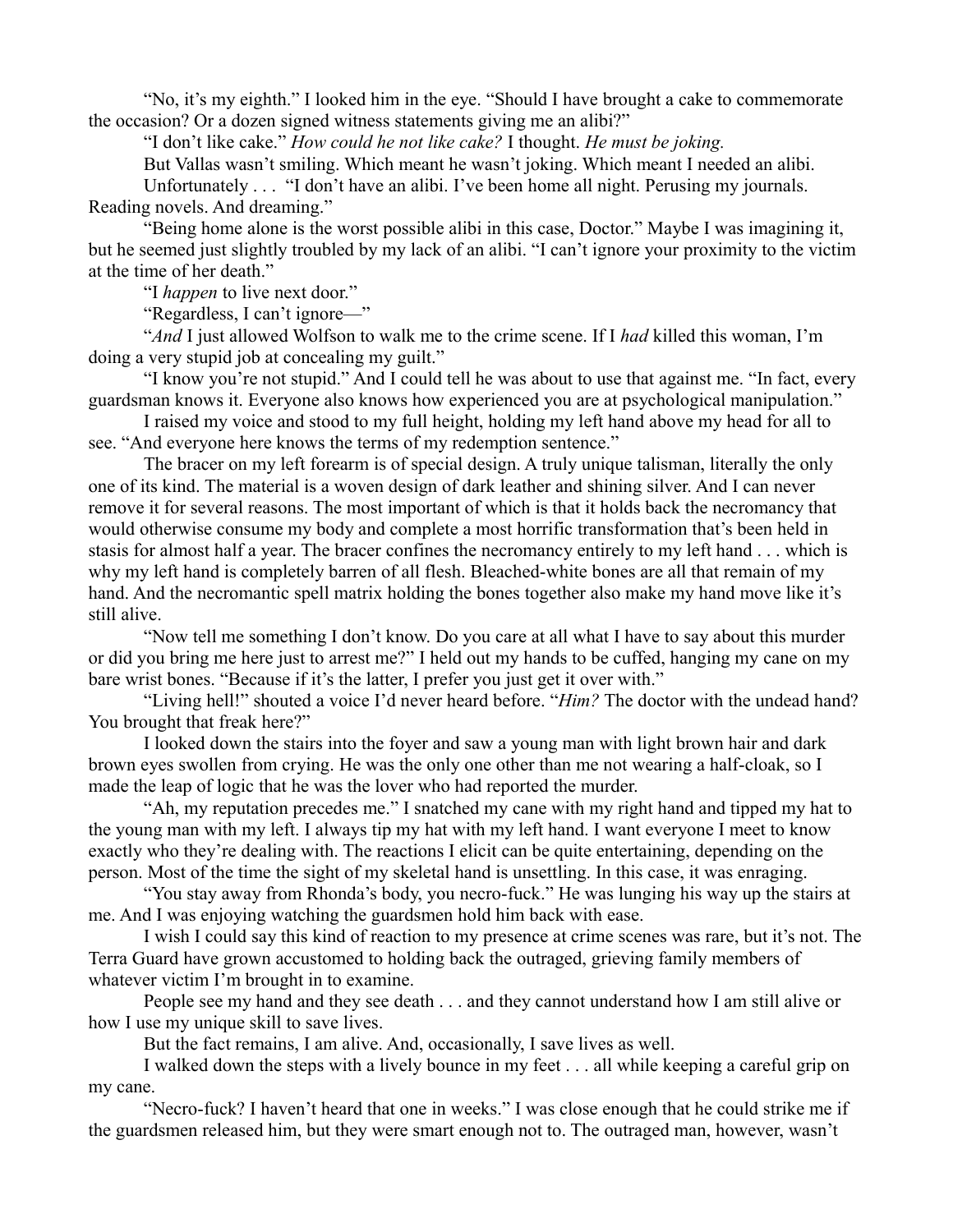smart enough to stop struggling. I switched my cane to my dead hand and held out my living one for a handshake. "Doctor Madangel, at your service. But I'm assuming you already knew that. After all, I live next door."

"Don't you touch—next door? This corpse-humping psycho lives next door?" He was a young man with dark hair and plenty of it. And I say that because he was wearing only pants, allowing his plentiful chest hair to be fully displayed. "Why haven't you arrested him? He obviously did it."

"I believe I just introduced myself, sir. If you're going to throw around accusations like that you could at least return the courtesy."

"Stephall. Rhonda's my . . . I mean . . . she *was* my lover." He took a moment to wipe some tears that I hadn't noticed. Then he pointed at me while directing his words behind me. "Now get him out of here. I don't want him anywhere near Rhonda's body."

I glanced over my shoulder up the stairs. Vallas was watching and feeling the palpable need to explain the unusual situation. "Doctor Madangel is here on my request. He's a consultant for the city guard."

"Consultant? You need *him* to tell you she was killed by sorcery? You can't tell just by looking at her?"

"I don't jump to conclusions in my investigations." Vallas easily over-powered Stephall without touching him. "Especially in cases of murder by sorcery."

"You said her name was Rhonda?" I quickly interjected, distracting Stephall with a question. Stephall nodded, looking confused and insistent.

"Are you sure it wasn't Rhinda?"

And then he was angry again. "Yeah, psycho. I'm sure."

"Just calm down, Stephall. Doctor Madangel is here to help." Vallas did his best to guide the young man to a lower volume.

"Interesting." I studied Stephall, knowing Vallas was studying me simultaneously. Vallas sometimes allows me to ask questions. Officially, I'm not an investigator. But Vallas knows I often ask questions that no one else thinks to ask. He wasn't stopping me so I continued asking, "You're the one that discovered her body?"

His throat sucked in a breath and he nodded. His eyes squinted and his lips quivered.

"Did you see anyone or anything at all?"

He shook his head, curling his lips inward to seal off all his words. And somehow, I got the impression that he didn't want to talk to me.

"Stephall, this will go easier if you speak to me. I need you to describe—"

"What? Nothing? Because that's what I saw. Nothing. You want me to describe nothing to you in as much detail as possible?" Apparently talking to me was making him angrier.

"No." I allowed my voice to become a hair louder than his. "Not what you saw. I don't ask questions more than once unless I think I'm being lied to. I want you to describe what you heard."

Again, Stephall was confused. But this hadn't changed his anger in the slightest. "I . . . what I heard? You . . . want to know what I heard?" He sucked a deep breath into his wide-open mouth and threw his hands up in what I suppose was meant to be seen as further outrage. "I heard her dying scream and ran up here. I found her like that. She was already dead. I didn't hear anything else."

"You didn't hear her talking to someone?"

"No."

"You didn't hear footsteps?"

"No. I told you I didn't hear anything. I thought you didn't ask questions more than . . . " his voice grew quieter as he realized my suspicions. His rage evaporated in a surprising moment of silence.

"Unless I think I'm being lied to." I took a step closer to him. "My examination tells me that an undead predator killed your lover. My current theory is that such a predator sneaked into this house, sucked the life out of her as she was exiting the bathroom and then somehow exited this house without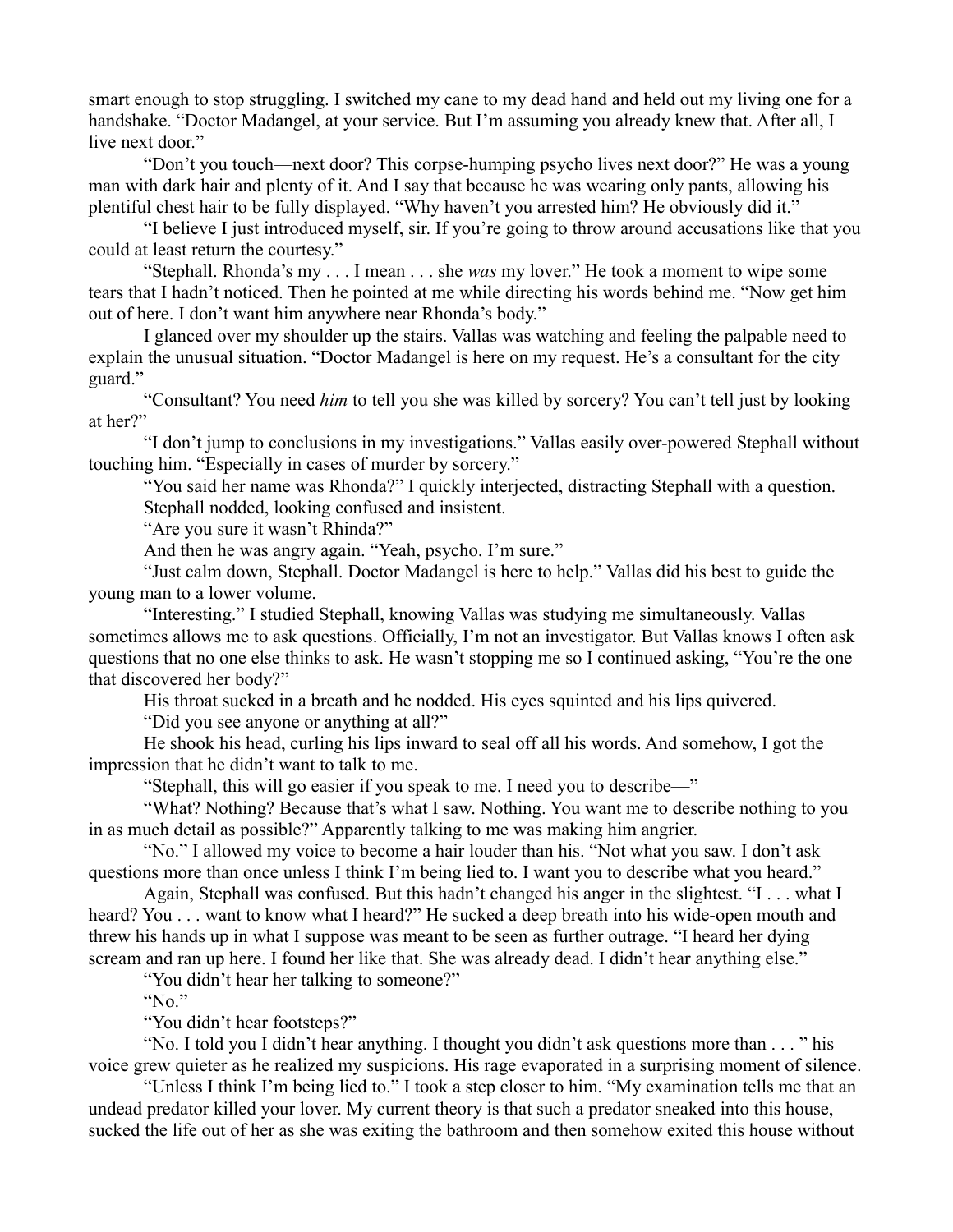you noticing. *Or* . . . is it possible you heard something? Because if she fought with or saw an undead predator, I find it hard to believe that she would remain silent until her dying moment."

He seemed caught in mid-stutter for a moment. I suppose it's only natural; people are more focused when they're angry. "She . . . I . . . we had just made love. Downstairs . . . th-the sofa by the fireplace, it's our . . . *was* our favorite place. I fell asleep. She must have gone to take a shower . . . didn't want to wake me. But her scream woke me. That's probably why I didn't hear anything. Okay?"

I wasn't sure if I believed him. But regardless of that, I said: "Thank you."

Certainly a feasible explanation. But in my experience I've learned: the more feasible the explanation, the more likely it could be a lie.

Out of the corner of my eye, I saw Wolfson walk into the foyer. He ignored my stand-off with Stephall and reported directly to his captain. "Captain, we've found no sign of forced entry and only one point of entry that could have been exploited by the intruder. An open window on the second floor that faces the street."

"That window's always opened," I commented with a casual shaking of my head.

It took me all of three seconds to realize how much activity had stopped at the crime scene. Other than myself, Vallas, Wolfson and Stephall, I counted at least three other guardsmen in the foyer who were gathering and examining all possible evidence. Now everyone in the foyer was completely engrossed in the silent activity of accusing me with their eyes, because they had all taken note of what I'd said. The silence filled me with the sudden realization that I'd just made a tremendous mistake.

I had just implicated myself in the very murder investigation I was supposed to be aiding in.

Doing my best to explain away the words that I knew no one was going to forget, I quickly said, "I happened to notice it one of the several hundred times that I've walked past this house because I happen to live next door. That window's always open. Except during winter."

Stepping outside myself for a moment, I realized my explanation was so feasible that it could easily be a lie. I sighed, closing my eyes to shut out the tiresome stares of idiots.

"Thank you, Lieutenant Wolfson." Vallas deliberately broke the uncomfortable silence. "Could you see that Stephall is given some coffee? We're done with questions for now."

I heaved another sigh, keeping my eyes closed as I heard Stephall and Wolfson leave the room. The silence finally ended as I heard the rest of the guard resume their duties. I had no idea how many people had heard me implicate myself.

Finally I opened my eyes and began walking down the stairs until I heard Vallas ask, "And where do you think you're going?"

"The Terra Guard Station, of course." I replied, pleasantly. "I figured I'd save you the trip since you're going to arrest me anyway."

Vallas slapped a firm hand on my shoulder and stopped me. "I'm not arresting you."

"By saying that out loud, Captain, you've insured that everyone in this room thinks less of your intelligence." I told him, with a side-long stare.

"That's a chance I take every time I invite you to a crime scene." Vallas spoke more quietly now as he walked me back up the stairs, back to Rhonda's body. "I don't have enough evidence to arrest you at this time. But eventually I'll have coincidence, public fear and at least a few false witness statements lined up against you."

"Well it's good to know that *one* of us is an optimist." I snickered.

"Doctor, you're one of the best assets the city guard has available. I've never once given half a shit about whether or not the public or the rest of the guard approves of your redemption sentence. I know you can do good. And I know you want to." He paused as if expecting me to respond. I did not. I kept deliberate eye contact with him, filling my gaze with the silent contempt I carry for all the people who brazenly believe that I deserve no redemption . . . because many of those people serve under Vallas. "If you want to prove your innocence and continue to do good, I suggest you find this undead predator as soon as possible. Given your expertise in necromancy, you *are* the best man for the job."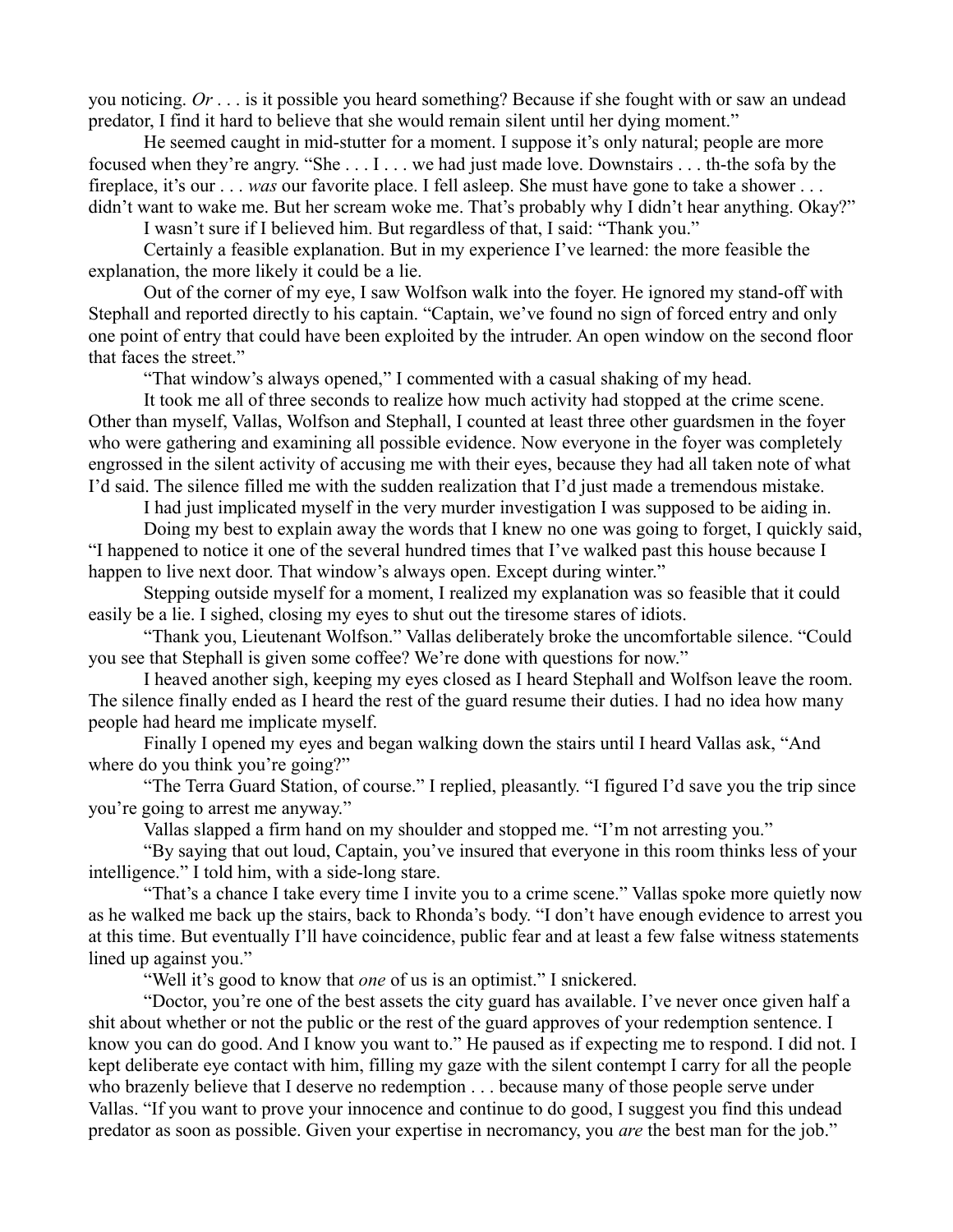I thought about what he said for a moment. "Prove my innocence, eh? Captain, who in their right mind has ever called me innocent?"

"I'll gladly be the first, if you bring me the real killer." He may have thought his words would be encouraging. But they served more as a reminder of how very few friends I have in Prima Terra.

I breathed deep and nodded, accepting his unofficial mission as an unofficial investigator.

"You'll need a security escort, of course. Someone who can perform the actual arrest and—"

"I'll take Ashekerra," I interrupted Vallas. And Vallas did not like being interrupted. At the time, I really couldn't see why. I was only stating the most obvious conclusion to his proposal.

"You'll take whomever I assign to you."

"We both know she's the only one who'll work with me."

"That's what concerns me. I'm starting to think you and Lieutenant Ashekerra are getting a little too familiar with each other."

"And what exactly is your problem with that, Vallas? Afraid I'll make a friend?"

"If that friend is one of my lieutenants, yes."

"I'll take Ashekerra. Or I'll just go home and wait to be arrested. I'm sure you'll have no trouble catching this monster without my help."

"You'll take Wolfson."

I could feel my disapproval covering my face. "Why? Because he hates me?"

"And what's your problem with that, Doctor? Afraid you'll make an enemy?"

"*Another* enemy. You know I have more than my share."

"I'm trying to avoid any appearance of impropriety. This is for your sake as much as mine."

"Do I have any say in this, captain?" A woman's voice suddenly barged in on our less-thanfriendly conversation.

Vallas and I turned to face the wide open front door that led outside.

There she stood. Ashekerra. One of the most talented and fierce wielders of the craft I've ever seen. And I've seen quite a lot. Half the sorcerers I've met over all my years could learn a great deal from Ashekerra . . . if they could put up with her or she with them.

She has a powerfully athletic build that fills out her uniform in all the right places. She has a pair of emerald green eyes that continue to fascinate me. Her head is shaved of all hair, perfectly bald with the exception of a pair of thin eyebrows dyed to match her eye color.

Tough as she is talented. Fierce as she is beautiful. My kind of woman.

"No, lieutenant, you don't," said Vallas.

She folded her arms and walked to the bottom step of the staircase. "Are you really that concerned with impropriety, captain?"

"Yes, I am."

"And why would my involvement with his investigation create impropriety?"

"Because I suspect that—"

"Is it because I believe the same as you do, captain? That Doctor Madangel's redemption sentence, quote: makes him a useful asset to the city guard and is therefore a fitting service of justice for his crimes."

I couldn't stop myself from interjecting. "Is that how you truly feel, Vallas? Why, I'm touched." With nothing more than a glance, Captain Vallas told me to shut up.

Lieutenant Ashekerra pressed on. "Do you really want someone who disagrees with you on that notion watching his back?"

"I want someone watching over and assisting Doctor Madangel who can remain detached and objective." I could see that Ashekerra was about to reply, but Vallas stopped her with a raised hand. He then proceeded down the stairs and spent at least ten seconds saying something to her. Whatever he said was concealed from me by a clear whisper spell.

Not a surprising gesture. I've never been under the impression that I had earned Vallas's trust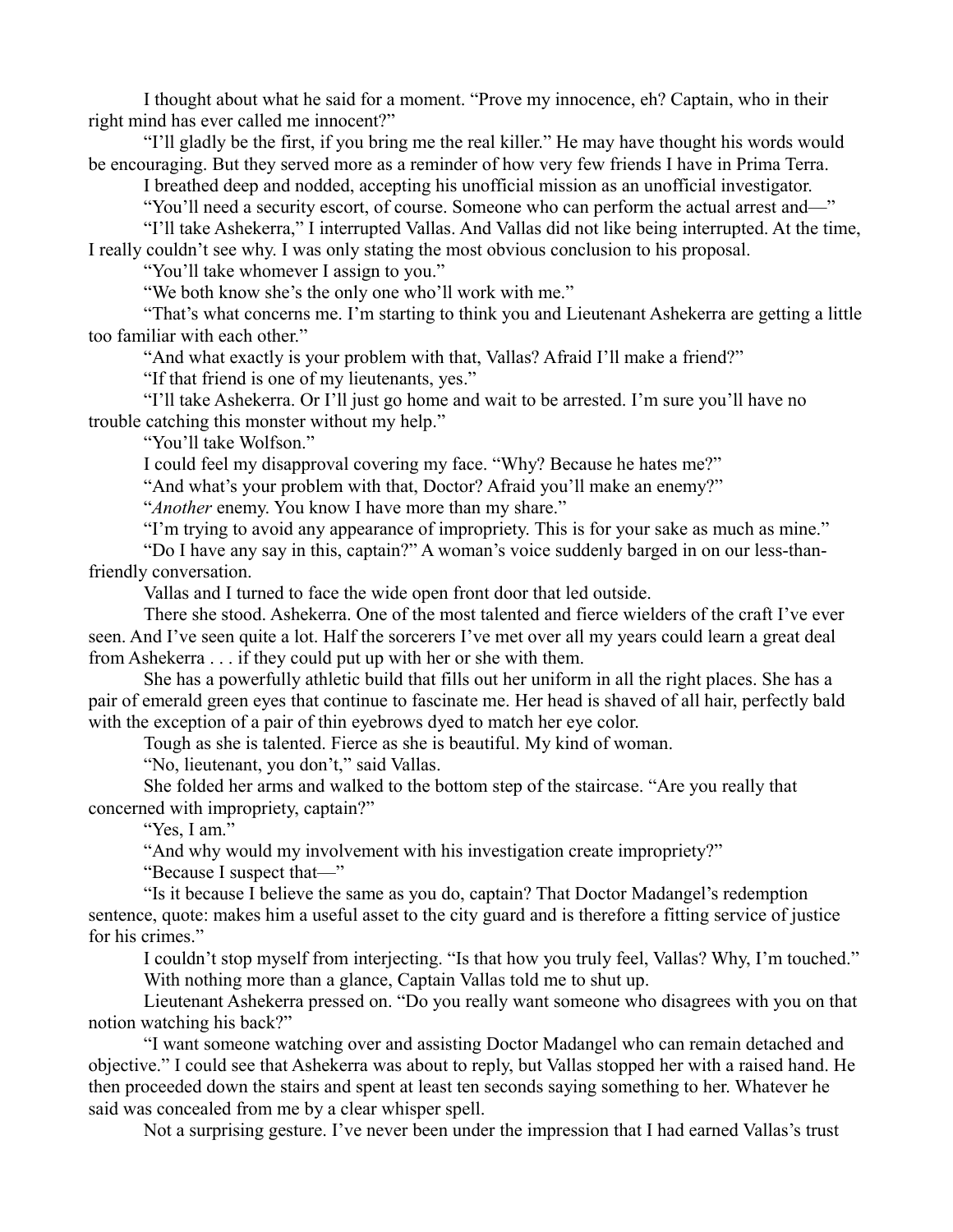completely. And I'm not sure that such a thing is even possible in my case.

Vallas left the room. He left Ashekerra standing there, staring at me with those emerald eyes, holding all of her facial muscles as still as a mask.

Whatever words Vallas had hidden from me had left Ashekerra feeling it necessary to hide her emotions from me.

Again, not surprising. But in the case of Ashekerra, one of my only friends, it was certainly disconcerting.

"I am your security escort, Doctor Madangel. Please proceed with your investigation. We have a killer to catch."

\* \* \*

The two of us walked out of the crime scene and into the night.

Once we were a comfortable distance from the house, I asked: "Are you going to tell me what he said?"

"He said that I had to make sure you didn't die."

"He always says that. But I can tell he said something else this time."

"He said he knows there is something between us and I'd better hope he never finds out what that something is." She took a deep breath. "Now let's just find this killer."

I hesitated long enough to gauge her reaction. The posture of her stride looked tighter than her clenched fists. "He still doesn't know how we first met, does he?"

"No." I watched her tensed shoulders relax as she answered.

"That's good."

"Where are we going, Doctor?" The way she called me "Doctor" in that moment conveyed a great deal of mixed emotion. It felt forced, like she had reluctantly performed a required courtesy. She wanted us to speak as friends but felt we couldn't. Perhaps she was concerned we'd be overheard.

"We're going . . . whereever the wind takes me." I began sniffing at the air every eight steps we took. After a couple of city blocks had passed, I lengthened that frequency to once every twenty-four steps as well as every time I felt the winds pick up or change direction.

Ashekerra could feel my sorcery pulsing through the air around me and, like Vallas, she knows me well enough to remain silent and allow me to work at my leisure.

Biomancy is the sorcery of life. Necromancy is the sorcery of death. To qualify as a licensed necromancer you have to be a master at both arts.

Most of biomancy has to do with mastering the human body, knowing its limits and unlocking its potential. Mastering biomancy is the reason I have the word "doctor" in front of my name. And it's why I have the ability to enhance any of my five senses beyond normal human limits.

Necromancy has a lot to do with taking all that you've learned in biomancy and applying it in the opposite direction. It's an exploration that must be undertaken carefully and with a competent guide beside you every step of the way. I had an excellent mentor. He taught me exactly where to look and what to avoid.

And in all those years of learning, I grew to know the scent of decay like an old friend. The smell is so familiar in my area of expertise, I haven't been disgusted by it in a long time. I can pluck that scent out of the air at almost a full kilometer of distance when my olfactory sense is properly attuned to ideal climate conditions.

Unfortunately, recent rainfall made the conditions less than ideal and my search more difficult and time-consuming than I desired.

I could Ashekerra's sense growing impatience in the rhythm of her breathing.

Two long hours later . . . we were more than three kilometers from where we'd started and had circled several areas of Prima Terra more than once. Every time I thought I caught the scent that I was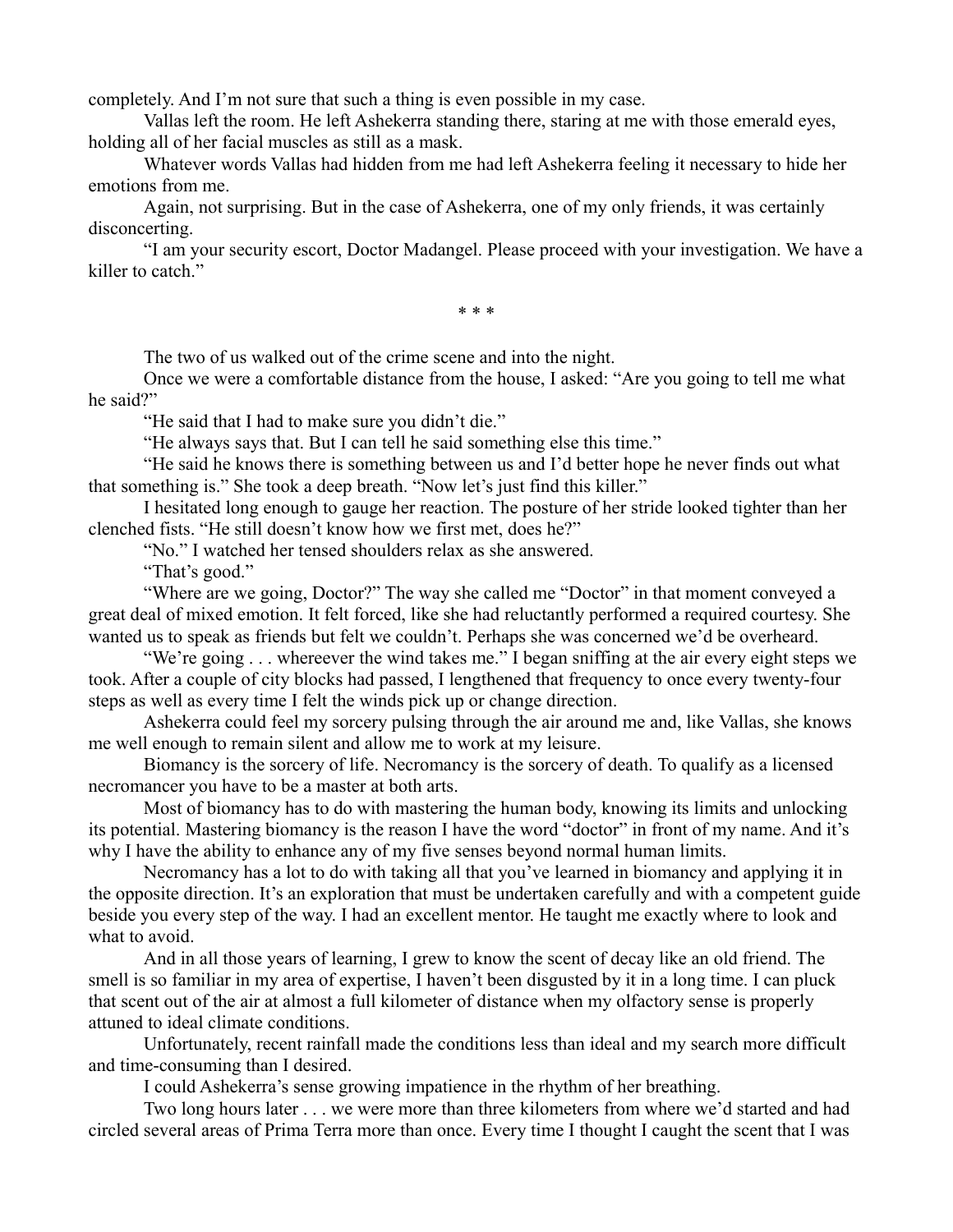sniffing for, I either lost it to the rain or the wind or the mildew on the walls of some old building.

"Is there a reason we've passed this building four times now, Doctor?" Ashekerra was more observant than I could hope to be when I was so concentrated on my nose.

I stopped and looked at the building she was gesturing to. It smelled of mildew. And a breath predator would know it as a perfect hiding place. "I certainly hope so. But I suppose there's only one way to find out."

Her sorcery pulsed. Crackling lines of energy coated her hands like custom-fitted gloves as she sized up the building before us. "Three-story building. If it has a basement we'll start searching there and work our way up."

We proceeded inside and found our way to the basement.

The building was recently abandoned. A place like this, I would have expected to see homeless people making use of the shelter.

But there was nothing. Nothing but cold darkness, stone walls, stained floors and eery silence. No life in sight. None heard either. Not even rats.

Not a good sign.

"Basement's clear." I heard Ashekerra call to me from the darkness below.

I was waiting for her at the top of the staircase when I felt a pair of small hands try to push me down the stairs from behind.

The footsteps were fast, enhanced by sorceric speed. My senses warned me just in time and my cane propped me against the wall just enough to prevent me from tumbling.

I spun about to see my attacker, but even with my night vision aiding my sight, I only caught a glimpse of the shadow of a woman running from the stairwell.

"Ashe!" I shouted to my friend as I pursued my attacker up several dust-covered steps.

My speed and my sorcery matched my attacker's easily. I never lost sight or sound of her.

My attacker wasn't breathing hard . . . in fact, she wasn't breathing at all.

Not a good sign.

We reached the roof and my suspicions were confirmed: my attacker was a woman . . . with golden blonde hair . . . and a grace in her arms and legs that made me think she was once a dancer.

The amethyst light of the moon shone across her distressed face . . . I was staring at the same woman whose crime scene I had so recently attended. I was staring at Rhonda's twin . . . clothed in dark, dusty garments and rags.

She was a rare breed of undead predator. Everything about her had the appearance of normal, living flesh. She could have easily hidden in plain sight. Instead she chose to hide here. Curious.

I readied my cane in a defensive stance and we faced off.

"Please," she spoke like one about to cry while backing away towards the edge, "just leave me alone. I'm sorry about my sister—"

"Do you confess then? Because I have a city guard lieutenant right behind me and she would love to hear it."

"No. It was an accident, I swear. You have to believe me."

"An accident . . . " I studied her. She wasn't breathing which meant she'd given up the habit of breathing. For most people converted to an undead existence it takes a year to give up that habit. She intrigued me . . . and sparked my memory. I smiled at her. "We've met before, haven't we?"

She nodded. "Yes. My name is Rhinda. My sister, Rhonda, was afraid to meet you. She avoided you all the time. Just looking at you made her nervous. She was watching when I met you outside her house. I did that to show her that undead people could be trusted."

Behind me, I could hear Ashekerra joining us on the roof. Feeling her sorceric pulse against my back was comforting.

"She trusted *you*, didn't she?"

"Only because we're twins. What happened to me could just as easily have happened to her and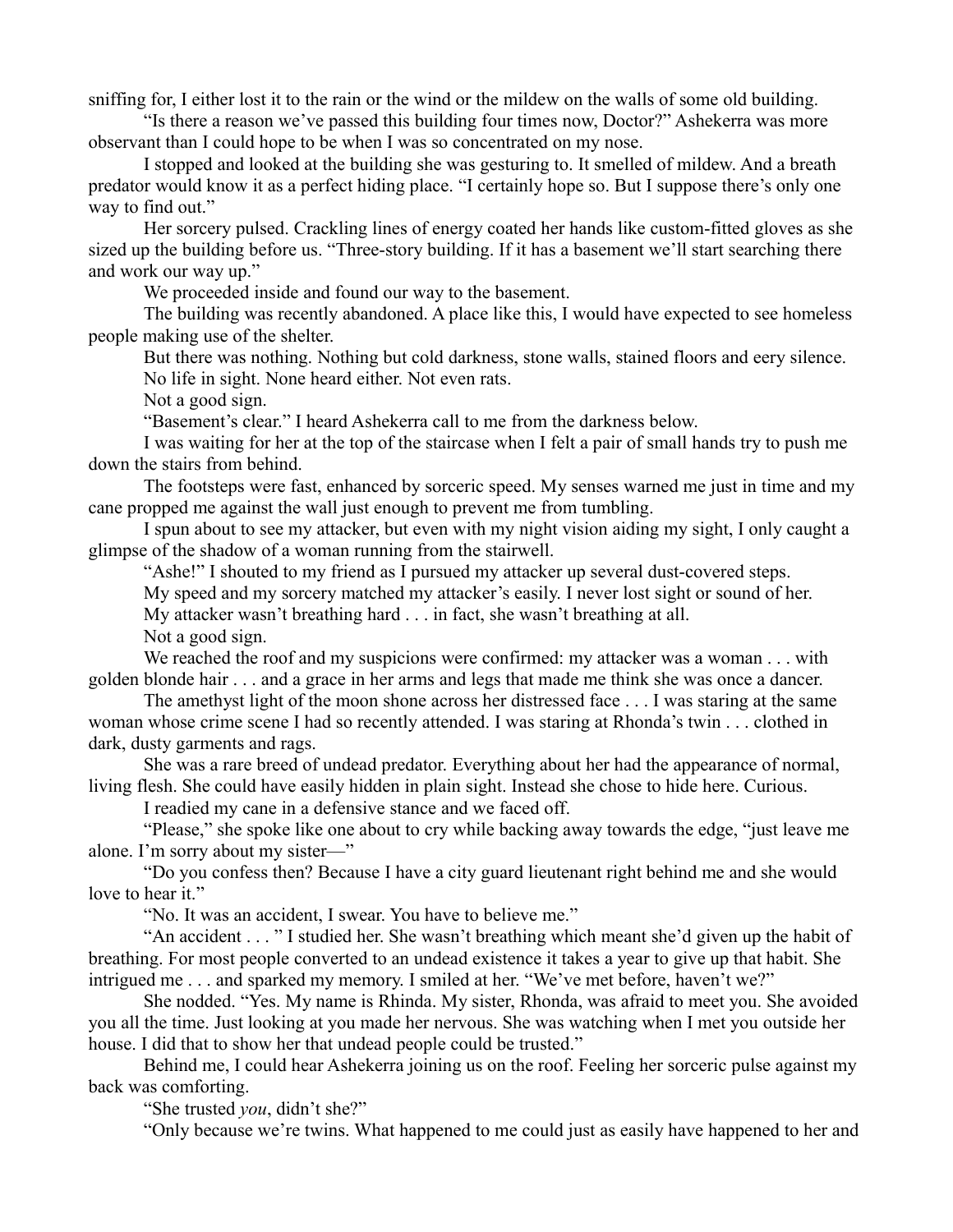she knew it. My sister always felt sorry for me. So she's been letting me feed on her for a year."

*Which explains why she always left a window open.* "Small feedings, I'm assuming. Just enough to prevent necrotic starvation while minimizing the risk of harming her."

Rhinda nodded. "Nobody else knew about it. Everyone else in my family thinks I'm dead or that I've fled into the wilds and become a beast."

"If you've fed on your sister before, what went wrong this time?" As I asked the question, I sensed Ashekerra moving to my left. She was making sure I was out of her line of fire. "Were you a little too hungry for a small feeding to satisfy you?"

"I don't know." Her voice filled with sobbing. "It just . . . she . . . I really don't know. I wish I did. But I didn't mean to kill her. You have to believe me."

"Young lady, don't waste my time with any tearful pleas or apologies." I stared her down. "I know you better than you think. I know the undead are incapable of tears."

"But not sorrow." She backed away, her voice trembling. "Not regret."

*No.* I thought to myself. *Though the heart stops beating, it still feels.* "True. But my opinion of your guilt does not matter." I waved Ashekerra forward. "Hers does."

"It's a non-issue," Ashekerra explained. "Under the law, undead are not recognized as human. Therefore, no matter who you were in life, you are no longer afforded the same rights as a civilian. You don't have the right to plead your case in a court of law. And because necromancy is illegal, your very presence in Prima Terra is a crime punishable by eradication or banishment."

"What?" Rhinda's eyes opened wide and she stopped backing away. Her body grew tense. "But I was *cursed* into becoming this. I never knew a thing about necromancy until I was kidnapped and raped by a necromancer. He held me captive and turned me into this so that I'd appear young forever. What I am is not my fault."

Ashekerra raised her energized hands. "The law doesn't care. You are a necromantic creature. Your existence, by definition, is illegal. And as a member of the city guard, it is within my power to banish or destroy you."

"What about him?" She pointed at me.

"I'm an exception to many rules." I held out my skeletal hand. The light of the nightstone passed between the metacarpals. "Legally speaking, only my hand is undead. The rest of me still qualifies as human."

"Murder is also punishable by banishment or life in prison or, in severe cases, death. And if you played any part in your sister's death, then murder is also your crime." Ashekerra still had energy coating her hands. "Do you confess to being responsible for your sister's murder or not?"

"No," Rhinda insisted. "I don't know what happened. But I know I did not deliberately kill her." "Then tell us how she died," I offered.

"I didn't kill her," Rhinda shouted.

"You were there." I matched her volume. "The first thing you said to me was that you were sorry about your sister. The crime scene has been surrounded by guardsmen. How else would you know that your sister had been murdered unless you saw it happen?"

Her graceful body bent inward, crumpling upon her stomach as her arms clutched her abdomen. "I was hungry. I'd been hungry for days. I try to feed on my sister only once a week. I often feed on stray animals in the meantime. But it's been getting harder to survive on small animals . . . they just don't provide enough life for me to inhale. I thought I could deal with the hunger . . . and the pain. But I just couldn't. I just . . . ran out of resistance. I had to go to my sister, even if it was two days earlier than we planned. I entered her house. Rhonda came out of the shower. She saw how much pain I was in . . . and took pity on me."

Upon saying this, Rhinda reached out her arm with exactly the same arc to her elbow as was demonstrated by her sister's corpse. I surmised this was the way they touched during feedings. Identical hands touching identical faces in a reaching, fragile embrace . . . mirroring their love for one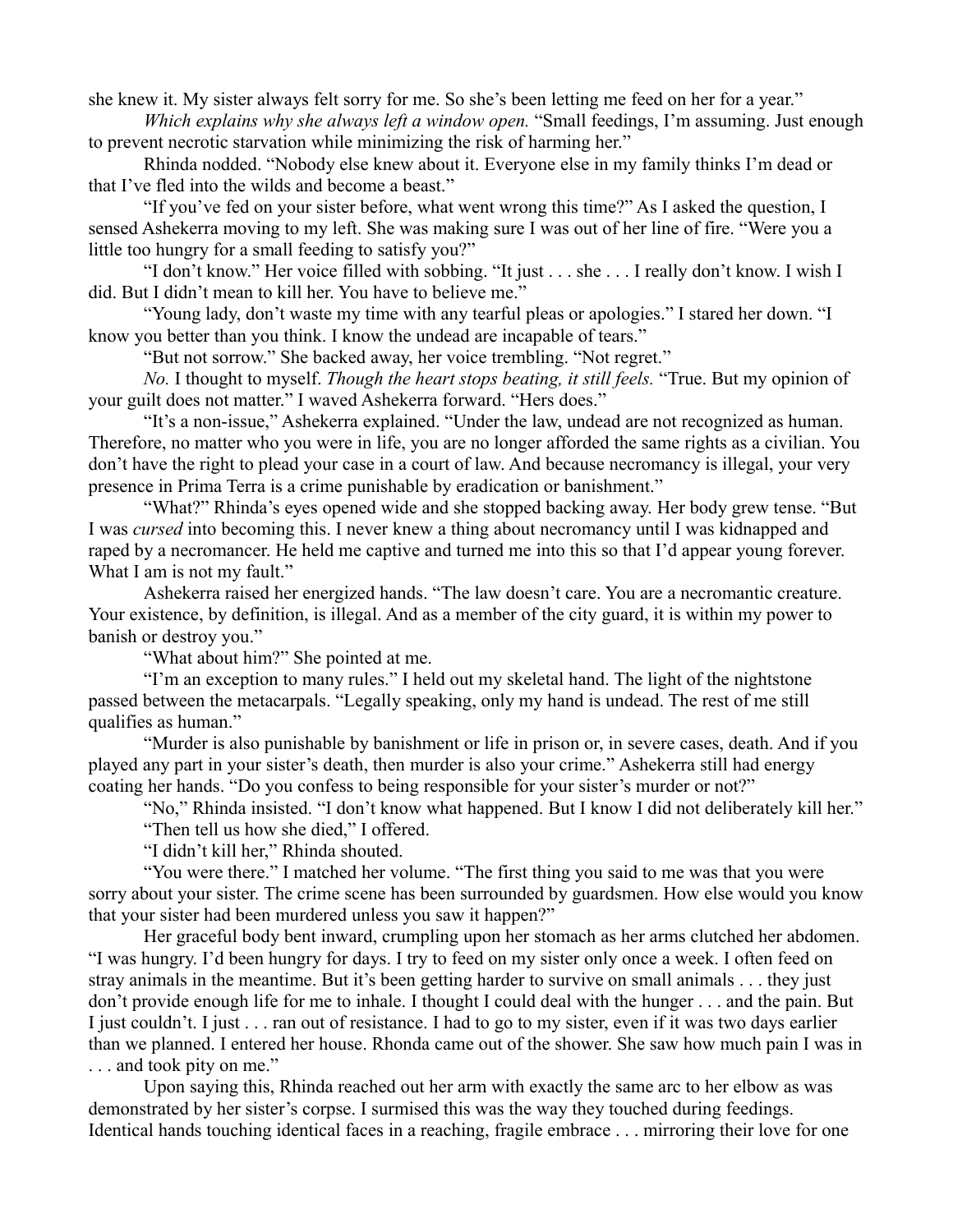another.

"She said I could . . . and I started . . . but I couldn't stop . . . I just couldn't. I tried so hard to stop. I saw the fear in Rhonda's eyes begging me to stop. She must have seen the fear in mine, trying to stop but not stopping. It was so horrible. Feeling myself inhale all of her. Filling myself with my sister's life force . . . that much life should have energized and invigorated me. Instead it made me sick. So sick that I screamed as her lifeless body fell from my hand." I watched Rhinda's hand twitch into a desperate grab as she finished speaking.

Silence followed. Silence that should have been filled with tears.

Being undead, Rhinda was neither breathing nor crying the entire time she spoke. The absence of both of these made her appear inhuman as she ended her testimony.

Reading her expression, I could easily imagine all that was going though Rhinda's mind in that moment. I could even empathize. No matter how much she wanted to cry, she couldn't.

I glanced at my friend. With a single nod, Ashekerra told me that she also empathized with Rhinda. But, sadly, now was not the time for such a thing. We had a job to do.

"What happened after she died? After you screamed?" I worded my question carefully. I had both suspicions and assumptions about what happened next but I would not allow either to be spoken.

"I just stared at her . . . probably for a few minutes. The more I stared the more I felt sick in a way that a living person cannot understand. My stomach no longer feels anything, it wasn't that kind of nausea. But her life . . . I could feel my sister's life drifting in my lungs. Every millimeter of my flesh and the core of my mind felt her caress. She was thrumming inside my very bones. And that vibration felt like the most disturbing music—like a song stuck in your head—except this was stuck in my entire body and prickling at the edges of all my senses. I couldn't look at her one second longer. So I ran here, my favorite hiding place." Which explained why she hid here and not in plain sight . . . she was hiding out of shame.

"And Stephall?" Once more I worded my question carefully.

"What about him?"

"Did you know Stephall?" Ashekerra asked . . . which meant she and I had the same suspicion.

"I knew *of* him. My sister had several regular lovers. At least three that I knew about. She didn't believe in monogamy."

"Was he at your sister's tonight when she died?" I asked.

Rhinda shrugged. "I didn't see him. When I entered through the window on the second floor I heard the shower running. Less than a minute later it stopped and my sister came out. I never went downstairs. I suppose he may have been down there and I never noticed." Her shrugging posture and empty visage slowly shifted. A spark of awareness had touched her mind. "Was he there?"

I nodded. "He was. He called the city guard after you left."

"If he was there he would've heard me scream. He . . . he would've seen me standing over my sister's body."

I nodded again. "He told us that he heard Rhonda's dying scream and *ran* up the stairs. I know your senses are attuned to any stimulus betraying sudden movement, it's one of the benefits to being a predator."

"But you're telling us that you didn't even notice Stephall." Ashekerra shared my conclusion. I could see Rhinda searching her memory. "No. I didn't."

Ashekerra nodded. "This would imply that he was moving quietly and carefully in response to your scream. Since he did not make a sound before or after your scream."

"But . . . why?" Rhinda's eyes searched our faces for an answer.

"A very good question." I turned to Ashekerra, while reaching into one of my vest pockets. "Perhaps we should ask him." Upon finding the object I needed, I produced it for both women to see: a simple necklace made of braided leather threads with a ruby hanging at its center. I then turned to Rhinda. "Care to assist us in catching your sister's killer?"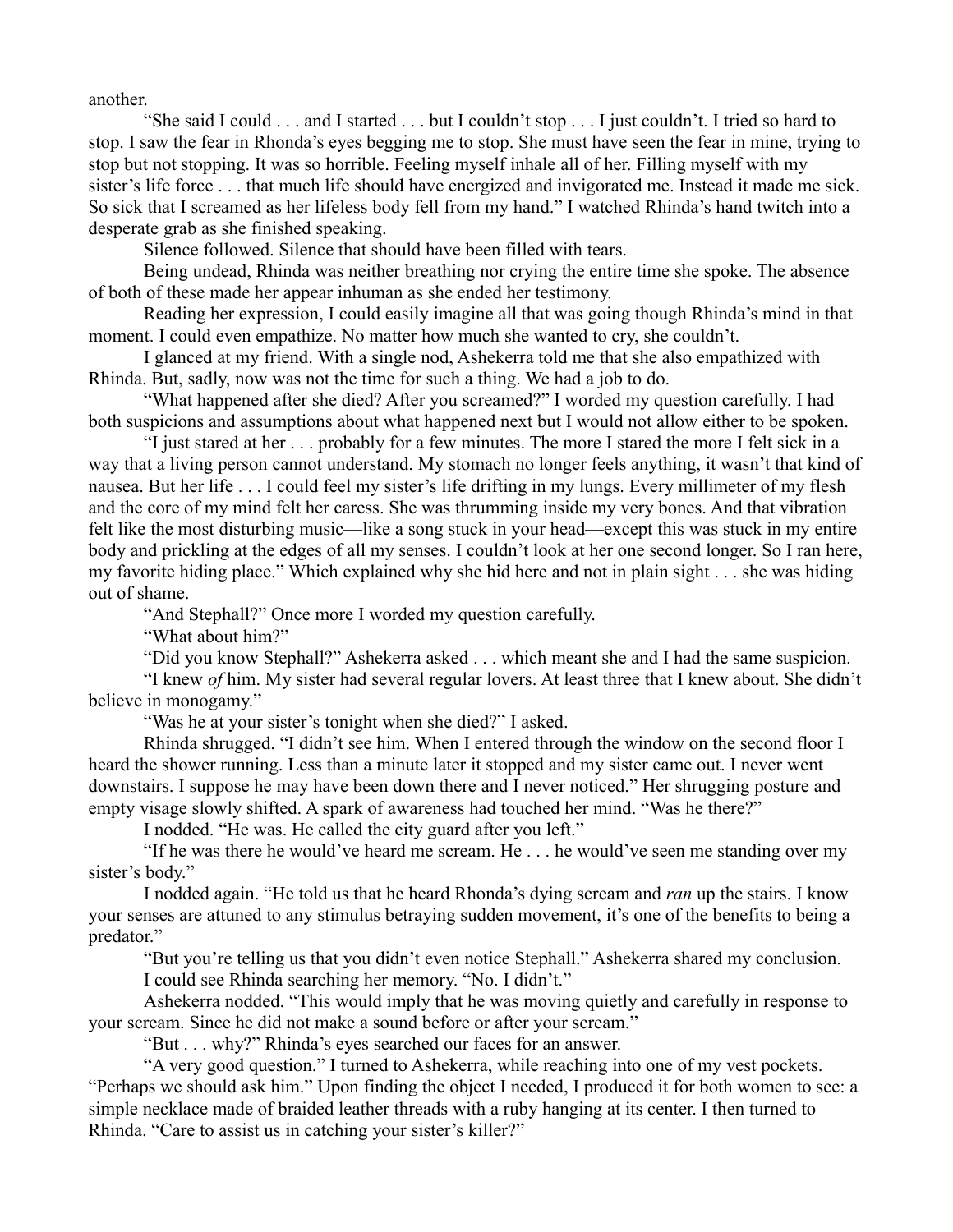\* \* \*

Ashekerra walked into the crime scene with me close at her side. Between both of our sorceric efforts, I was cloaked in a near-perfect veil that muffled all sound I made and removed all sight of me . . . provided I never raised my voice and remained close enough to be in her shadow. A difficult illusion, to be sure. This is why it requires complete cooperation between two well-trained sorcerers.

Having friends that are both talented and brilliant is a priceless treasure.

I silently walked with Ashekerra and closely watched Stephall take notice of her. Obviously he'd been paying attention when we left together.

I kept my eyes on Stephall. He was sitting on the couch by the fireplace, silently dabbing tears from his eyes as he stared mournfully at nothing in particular.

Ashekerra stood at attention and reported to Vallas. "Captain, I'm here to report that this murder has been solved. The case is closed and the victim can rest in peace."

Vallas straightened up and folded his arms. "I'm assuming, then, that someone has been arrested or executed."

"Executed, sir."

"Who?"

"Doctor Madangel," Ashekerra answered. "He confessed and he tried to kill me. In the ensuing combat that followed, I overcame his power and destroyed him. The Doctor had succumbed to his partial transformation and had become fully undead over a week ago. He thought he could keep this a secret from the guard. But his appetite for the living quickly grew beyond his control. He killed his neighbor, Rhonda, because her proximity to him made her convenient prey. After realizing he was a suspect and would eventually be found out, he turned on me. But he also underestimated me."

Bravo, my friend. A brilliant performance. Ashekerra may have missed her calling in life.

"So, before Wolfson ever led him to this crime scene, he was manipulating us." Vallas frowned.

"Yes, sir. Myself included. He had hoped to keep on manipulating the guard so that his secret would never be discovered."

"I see." Vallas continued frowning as he nodded, then gave a long sigh. "Well, we gave the Doctor more than a fair chance at redemption . . . and he certainly was useful to us while he lasted. Very well then, lieutenant, start spreading the word to wrap up the investigation. We're done here."

"Done?" Stephall carelessly blurted.

"Yes. We'll be vacating these premises and turning this house over to its rightful owner." Vallas explained to Stephall. "I've already sent a runner to Rhonda's next of kin. Her parents should be on their way to take possession of the house and her body."

"But, wait, you're *sure* that he confessed?" Stephall looked nervous, like he wasn't sure about what he was hearing. This was the first step to throwing him off balance.

"Doctor Madangel confessed. He tried to kill me. I destroyed him. This case is closed." The way Ashekerra repeated herself was perfect. She was practically daring Stephall to call her a liar.

"You're free to go home, Stephall," Vallas added.

"Well . . . actually, no." Stephall smiled nervously. "I know this is an odd time to mention this but, Rhonda sighed me on as a co-owner of the house. So now that she's dead, I own this place."

Vallas could not be more skeptical. "Is that so? I thought you two weren't married."

"We weren't. But . . . we talked about getting married."

"You *talked* about getting married?" Vallas made the quick leap from skeptical to suspicious. "You expect me to believe she signed you on as a co-owner to a house this valuable because you *talked* about getting married?"

"Well, I don't care what you believe." Stephall stood to his full height and backed away from the captain. "This house is mine and I have the paperwork to prove it."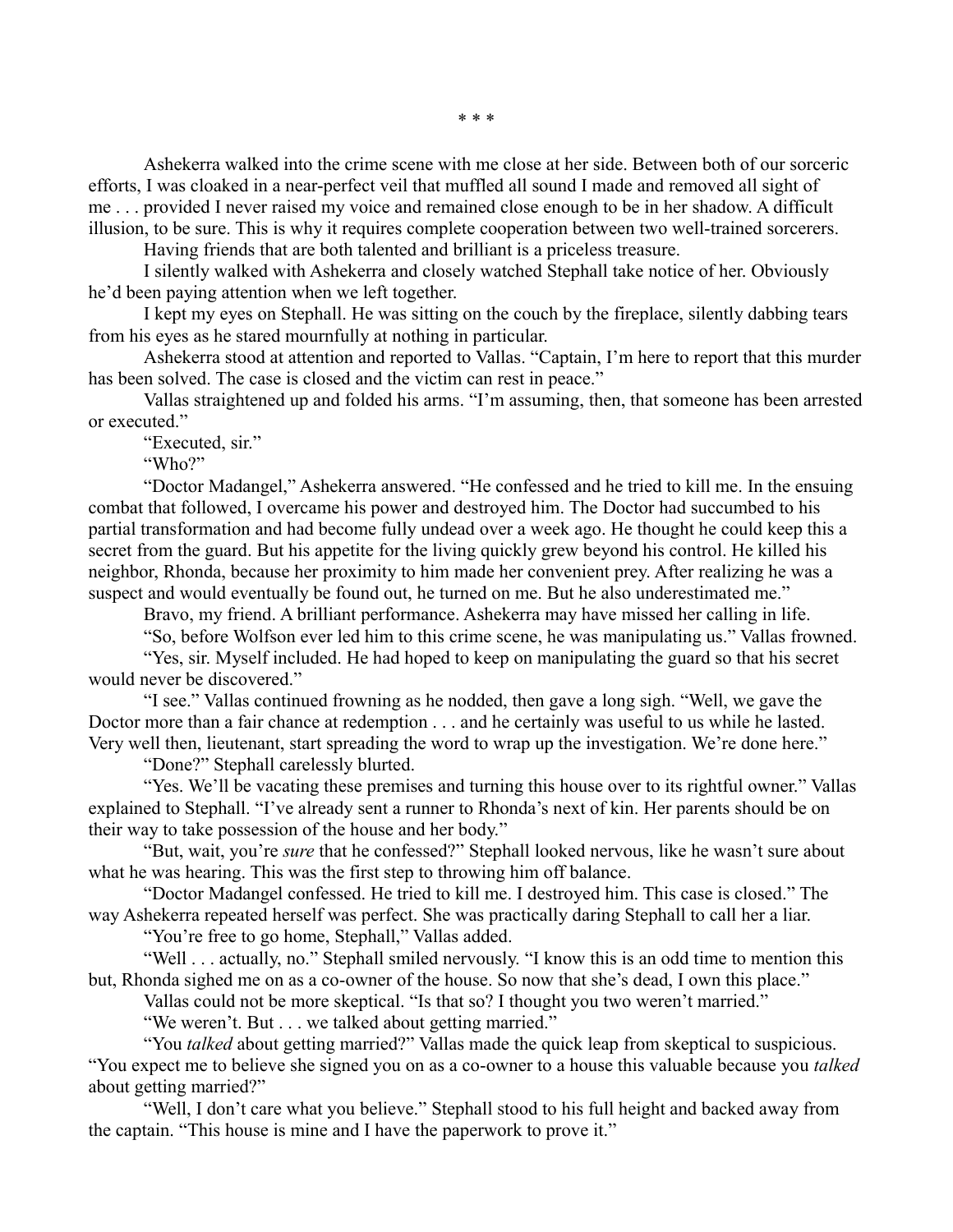And this was the exact moment that Ashekerra was waiting for. "Well then, I guess this is quite a day for you. You got a free house. And even though you reek of motive for Rhonda's murder, you're clear of all charges. You've got nothing to worry about. We'll all just walk away now, leaving you undefended at the scene of the crime. And I recommend that you close that window on the second floor. You never know what might come around in the dead of night and sneak its way into this place with no one watching and everyone asleep."

"Wait. No. This isn't right. You have to . . . " Stephall stammered with an open mouth for several seconds before fixing a stare of pure hatred at Ashekerra. "You have to protect me."

"From what?" Ashekerra dared him again with daggers in her stare. "Madangel is dead."

"But wait a minute." Stephall tried to calm down and conceal a steadily growing panic. "You mean, that's it? You're just going to stop investigating? What if he was lying?"

"Doctor Madangel had ample means, motive and opportunity. His confession fits with the most plausible theory of this crime. What more is there to investigate?" Vallas watched Stephall growing more and more rattled by the perfectly logical explanation. "Unless perhaps there were some alternate theory to the crime explaining who else might have killed Rhonda and why Doctor Madangel would confess to a murder he did not commit."

"But this . . . it doesn't make . . . he . . . " After a moment, Stephall lashed out at Ashekerra. "Look, I know it sounds crazy but this bitch is lying."

Ashekerra, in her icy calm, was as intimidating as ever. "Call me a bitch one more time and see what happens, little man."

Stephall appealed to Vallas. "I know she's lying because I saw who killed Rhonda."

And this was the exact moment that Rhinda was waiting for. "Did she look anything like me, Stephall?"

Rhinda came down the stairs with a slow stride and a murderous look in her eyes.

"Shit!" Stephall shouted to everyone in a panic. "Stop her! Shoot her! She's undead."

"And how do you know that, sir?" Vallas asked, calm as ever. By now, the captain was on to my little scheme. Gambling on his intelligence is always a safe bet. "She looks human to me."

"She . . . she . . . " Stephall looked so comical as he stuttered in the faces of two highly-skilled guardsmen. I had to stifle a laugh to maintain the illusion that concealed me. "What the fuck is going on here?"

"Tell them what you did." Rhinda nearly growled her demand with a hungry stare.

"I didn't do anything. You killed her." Stephall started to look relieved. I took this to mean that he was relieved of the effort it took to lie to the city guard. Now he was simply relying on his version of the truth to proclaim his innocence. "You did it. You couldn't stop."

"Couldn't stop what?" Ashekerra asked. Stephall was completely off his game and she knew it. He would answer any question to make himself appear less guilty, and my friend pounced on that moment of weakness.

"She couldn't stop feeding on her. That's right. I knew all about you two. How Rhonda let you feed on her because she took pity on you. I learned all about your little secret when I . . . I . . . " Stephall felt himself blunder again. He also took the time to realize that the entire house and every guardsman on the scene was aware of and bearing witness to the confrontation at hand. He was surrounded.

There was no way out for Stephall or Rhinda and they both knew it.

But I knew all Rhinda wanted was to see her sister's killer punished.

"My sister never told anyone about my arrangement with her. We knew the world thought I was dead and we wanted it kept that way. She would have *never* told you *anything* about me." Rhinda's voice shouted then quieted. Her varying emotion kept Stephall on edge, right where I wanted him to be. "But she told me about you. You were nothing more than good sex to her. She would've never signed this house over to you. Unless you'd used psychomancy to manipulate her mind."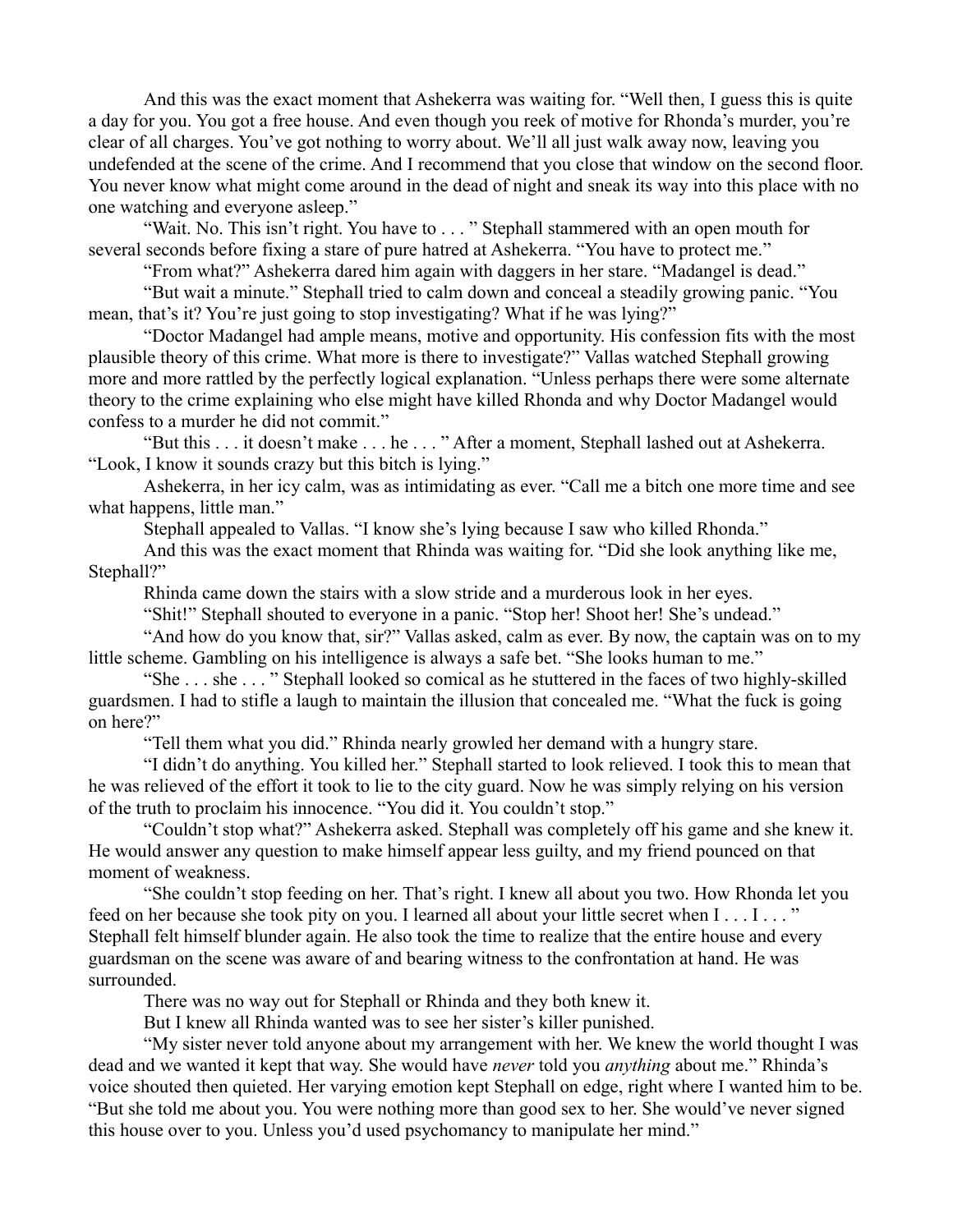"Something easily accomplished in the throes of passion." Ashekerra filled in the blanks. "The mind is more susceptible to psychomantic invasion during orgasm."

"Rhonda told me every time you made love it felt like dreaming about music too beautiful to be real. And that days later she had dreams about doing other things with you that she could not remember. Neither of us ever learned sorcery. Neither of us knew what the dreams meant. And if she talked about the dreams for too long, she'd get headaches."

"Mental after-shocks. Both the dreams and headaches; they were symptoms of recent psychic invasion." Ashekerra further explained, if only to apply further pressure to Stephall's panicked state of mind. "Incidentally, the crime of mind rape carries a minimum sentence of ten years imprisonment."

Stephall's eyes went wild for a moment, searching the room and finding no help, no allies, no escape, no lie that would explain it all away. Then his head twitched and a new look relaxed his entire face and body.

Stephall began to laugh. "You've got nothing. You're trying to scare a confession out of me because you've got nothing." Though he kept a safe distance from Rhinda, he smiled right at her face. "The undead aren't recognized as human so they can't legally testify in court. So everything you think you know can't be used against me. And since Rhonda's dead, she can't accuse me of mind rape so I can't even be charged. And since I didn't kill her . . . you've got nothing." He stood up straight and lifted his head as if to look down on Rhinda. "Captain Vallas, arrest this woman. I want her executed for killing my beloved Rhonda."

And this was the exact moment that *I* was waiting for.

I already had my spell in place. I had asked Rhinda to place the ruby necklace around her dead sister's neck before making her entrance. Rhonda's corpse was now a puppet at my mental command.

"But I'm not dead, my beloved." Rhonda came down the stairs, wearing a bathrobe and looking as alive as ever. "I'm alive. All I want is to hold you in my arms and have you make love to me once more." I embellished just a little and turned Rhonda's last word into a long, loud exhale . . . and her breath filled the room with the smell of decomposition.

It was that combination—the sight, sound and smell of his dead lover's return—that made Stephall finally snap. "No! Living hell! You're dead! She drained every last bit of life from you. I made sure she did."

I took a long step out of Ashekerra's shadow and revealed myself to the room. Because I happened to be within arm's reach of Stephall, I clapped my skeletal hand down on his shoulder, letting him feel my sharpened finger tips lightly press into his flesh.

"Made sure she drained every last bit, did you?" My eyes held his in a deadly gaze. I wondered if Stephall's mind or heart could take much more in the way of intimidating surprises. I wondered, but I didn't care. "There's only one way that you could make sure of such a thing and that's if you were controlling Rhinda as she fed. And I can verify that Rhinda is undead. Which means only necromancy could control her because undead are not susceptible to psychomancy."

"Which means you just confessed, in a room full of guardsmen, to the crime of necromancy." I could hear the subtle smile in Ashekerra's voice.

"And I don't believe you're licensed for that." Personally, I couldn't resist saying those words to Stephall's pale face. I felt like a hunter confirming the kill.

Additionally, I showed off when I gestured with my skeletal hand at the necklace placed around Rhonda's neck. It flew off of her and I snatched it out of the air. Rhonda fell, dead . . . as she should be.

"No. No. Wait a minute." Stephall could feel all the stares in the room wanting to burn him to ash. "No, you can't do this to me. They tricked me."

"Citizen Stephall, you're under arrest for necromancy." Vallas proclaimed as his sorceric pulse filled the room. "And seeing as how your use of necromancy resulted in the intentional death of another citizen, I *will* be seeking the death penalty at your trial. Lieutenant Wolfson, take this man into custody. You're authorized to use lethal force at the first sign of resistance."